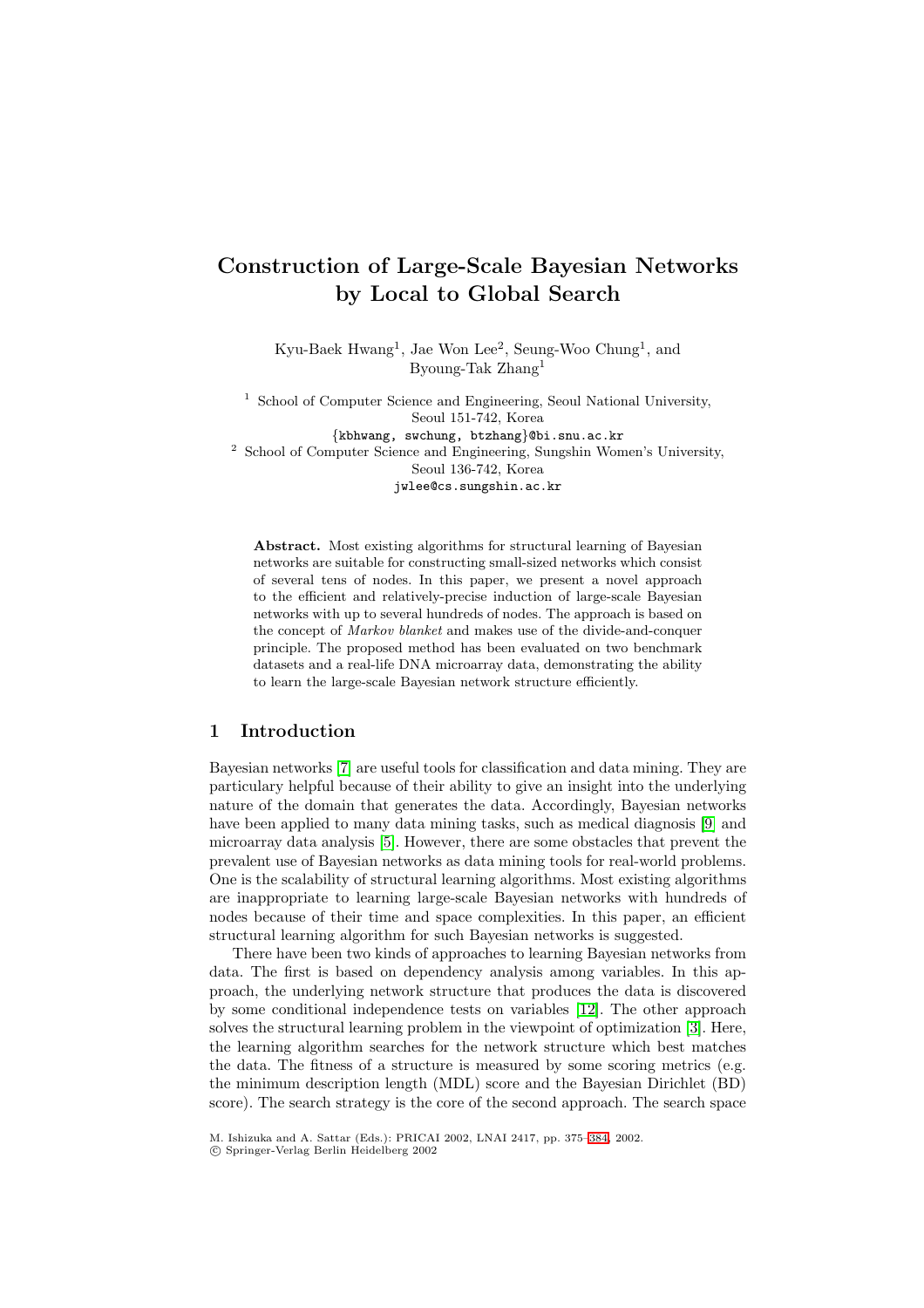is super-exponentialin the number of variables of the Bayesian network and the problem of finding the best structure is known to be NP-hard [\[1\]](#page-8-0). So, heuristic methods such as greedy hill-climbing are used in a general way. The greedy search algorithm [\[3\]](#page-9-0) is not guaranteed to find the best solution but only a local maximum. Nevertheless, the greedy search algorithm has proven to be quite effective in practice.

Each approach has its own drawbacks. In the former, the conditionalindependence test may produce the incorrect results and mislead the structural learning process. The latter approach has a tendency to find a dense network structure which may represent the improper causal relationships among variables without careful tuning of the scoring metrics (e.g. the proper assignment of prior probabilities for the BD score or the proper representation of the penalizing term for the MDL score). The exponential time complexity is the problem of both approaches especially in the case of dealing with hundreds of variables.

The recent work in the approach based on dependency analysis is best de-scribed in [\[8\]](#page-9-0). With the benefit of the concept of *Markov blanket*, unnecessary dependency tests are avoided here. The algorithm described in [\[8\]](#page-9-0) is very effective for the precise construction of the network structure in polynomial time with restrictions on the maximum size of the Markov blanket. In addition, its randomized variant shows an acceptable performance for more general cases. In the framework of score-based approach, [\[4\]](#page-9-0) suggested the "sparse candidate" algorithm. This algorithm reduces the size of search space by restricting the possible parents of each node before performing the greedy search and makes it possible to learn the Bayesian network structure with hundreds of variables efficiently. For finding the optimal Bayesian network structure from data, [\[13\]](#page-9-0) suggested an efficient algorithm using the branch and bound technique.

The proposed algorithm in this paper ("local to global search" algorithm) belongs to the second approach (score-based search). To reduce the global search space, the local structure around each node is constructed before performing the greedy search algorithm. Thus, the proposed algorithm is based on the divideand-conquer principle. The boundary of the local structure of each node is based on the concept of Markov blanket.

The paper is organized as follows. In Section 2, the concept of the Markov blanket structure as local structural boundary is described. The "local to global search" algorithm is explained in Section 3. We evaluate the proposed algorithm in comparisons with other structural learning algorithms in Section 4. Finally, concluding remarks are given in Section 5.

### **2** The Markov Blanket Structure

In this section, the Markov blanket and the concept of the Markov blanket structure are described. In the following,  $\mathbf{X} = \{X_1, ..., X_n\}$  denotes the set of all the variables of interest. The Markov blanket [\[10\]](#page-9-0) of  $X_i$ ,  $MB(X_i)$  is the subset of  $\mathbf{X} - X_i$  which satisfies the following equation.

$$
P(X_i|\mathbf{X} - X_i) = P(X_i|\mathbf{MB}(X_i)).
$$
\n(1)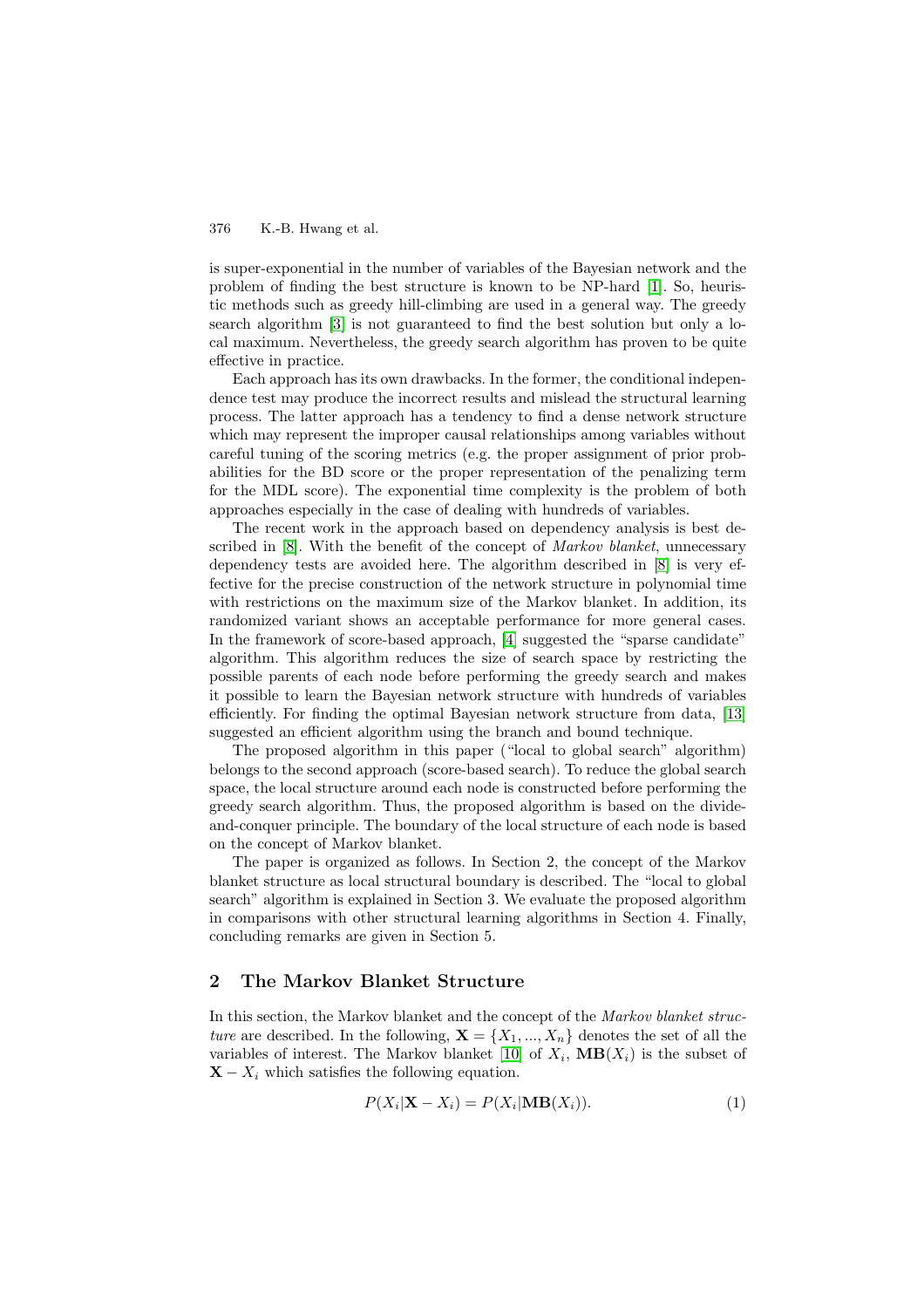In other words,  $MB(X_i)$  isolates  $X_i$  from all the other variables in  $X - X_i$ . More than one Markov blanket for a variable could exist. The minimal Markov blanket is called Markov boundary. In this paper, Markov blanket denotes Markov boundary. In the Bayesian network structure G,  $MB_G(X_i)$  is composed of all the parents of  $X_i$ , all the children of  $X_i$ , and all the parents of each child of  $X_i$ excluding  $X_i$  itself. We designate the subgraph structure consisting of  $X_i$  and  $MB_G(X_i)$  in G as the Markov blanket structure of  $X_i$ . Fig. 1 shows an example Markov blanket structure of a node in the Bayesian network.



**Fig. 1.** An example Bayesian network structure. The shaded nodes correspond to the members of  $MB(X)$ . The subgraph consisting of X and all the shaded nodes is the Markov blanket structure of X.

## **3 The "Local to Global Search" Algorithm**

Before giving an explanation of the "local to global search" algorithm, we briefly describe the general greedy search algorithm for structural learning of the Bayesian network. The general greedy search algorithm proceeds as follows.

- $-$  Generate the initial Bayesian network structure  $G_0$  (an empty structure or a randomly generated structure).
- $-$  For  $m = 1, 2, 3, \dots$ , until convergence.
	- Among all the possible local changes (insertion of an edge, reversal of an edge, and deletion of an edge) in  $G_{m-1}$ , the one that leads to the largest improvement in the score is performed. The resulting graph is  $G_m$ .

The stopping criterion is when the score of  $G_{m-1}$  is equal to the score of  $G_m$ . At each iteration of the greedy search algorithm when learning the Bayesian network with n nodes, about  $O(n^2)$  local changes should be evaluated to select the best one. In the case of hundreds of variables, the cost for these evaluations becomes very expensive.

The key idea of the "local to global search" algorithm is to reduce the search space considered in the general greedy search algorithm by constructing the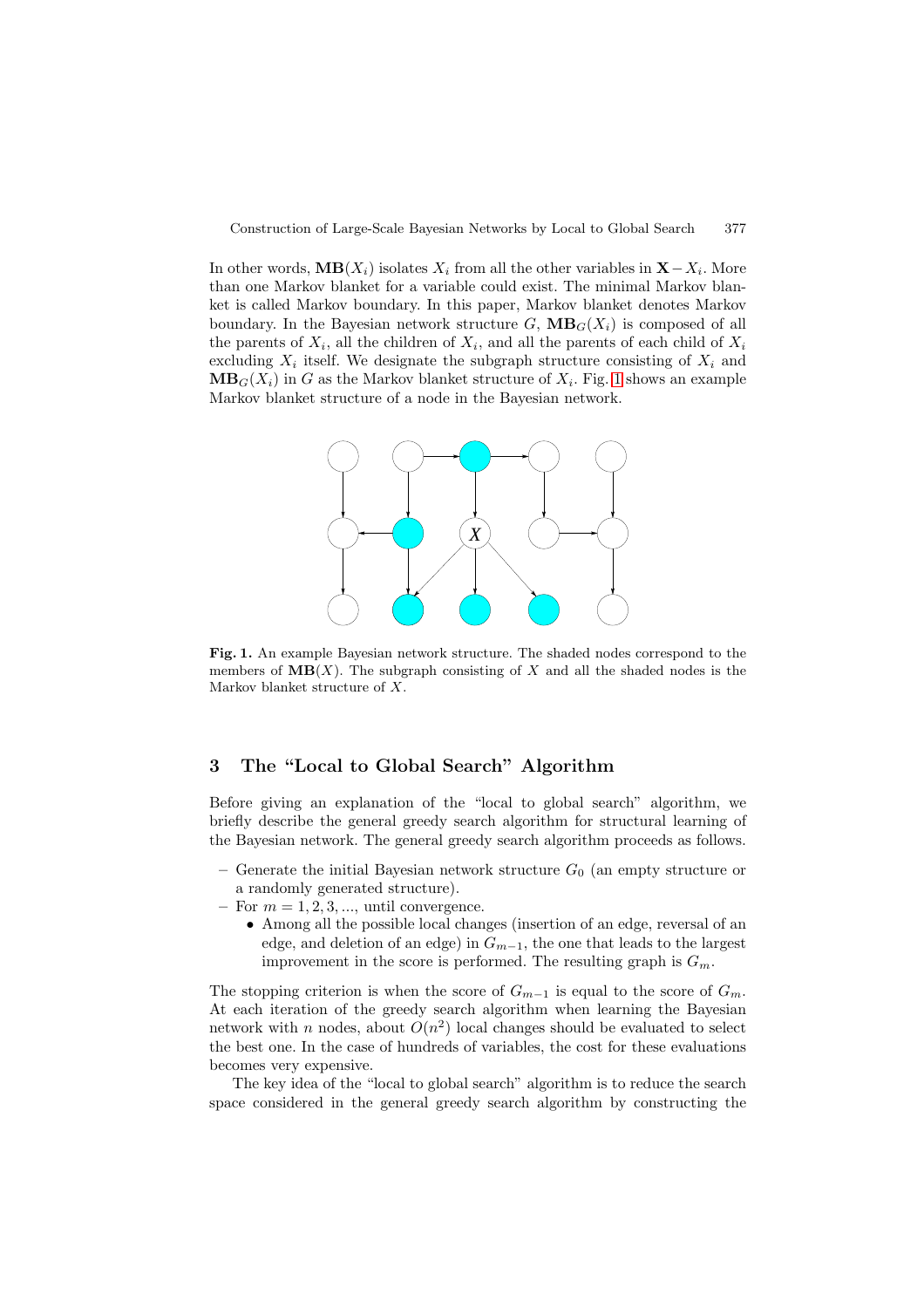Markov blanket structure of each node in advance. The "local to global search" algorithm proceeds as follows.

- Generate the initial Bayesian network structure  $G_0$  (an empty graph).
- $-$  Loop for  $m = 1, 2, 3, \dots$  until convergence.
	- 1. Construct the Markov blanket structure of each node based on  $G_{m-1}$ and the data D.
	- 2. Merge all the Markov blanket structures into a graph  $H_m$  ( $H_m$  could have directed cycles).
	- 3. In  $H_m$ , all the edges that do not constitute any directed cycle are fixed as valid edges in  $G_m$ .
	- 4. Perform the generalgreedy search algorithm to find a good network structure  $G_m$  which is a subgraph of  $H_m$ .

In the above algorithm, the general greedy search algorithm (Step 4) and the construction of the Markov blanket structure of each node (Step 1) are performed alternately. The stopping criterion of the "local to global search" algorithm is when the score of  $G_{m-1}$  is greater than or equal to the score of  $G_m$ .

The method of constructing the Markov blanket structure for  $X_i$  in Step 1 is as follows.

- **–** For all  $X_j$  ⊂ **X** −  $X_i$  − **MB**<sub> $G_{m-1}(X_i)$ , the conditional mutual information,</sub>  $I(X_i; X_j | MB_{G_{m-1}}(X_i))$  is calculated to select the candidate members for the Markov blanket of  $X_i$ .
- **–** The general greedy search algorithm is performed on the selected candidate members and  $X_i$  to construct the Markov blanket structure of  $X_i$ . When performing the general greedy search algorithm, the Markov blanket structure of each node in  $G_{m-1}$  is preserved.

The conditional mutual information [\[2\]](#page-8-0) measures the dependency between  $X_i$ and  $X_j$  given the value of  $MB_{G_{m-1}}(X_i)$  and is calculated as follows:

$$
I(X_i; X_j | \mathbf{MB}_{G_{m-1}}(X_i))
$$
  
=  $I(X_i; X_j, \mathbf{MB}_{G_{m-1}}(X_i)) - I(X_i; \mathbf{MB}_{G_{m-1}}(X_i)).$  (2)

In (2),  $I(X_i; \mathbf{MB}_{G_{m-1}}(X_i))$  is unnecessary because it does not depend on  $X_i$ and the only necessary term to select the candidate members is calculated as

$$
I(X_i; X_j, \mathbf{MB}_{G_{m-1}}(X_i)) = \sum \hat{p}(X_i, X_j, \mathbf{MB}_{G_{m-1}}(X_i))
$$

$$
\log \frac{\hat{p}(X_i, X_j, \mathbf{MB}_{G_{m-1}}(X_i))}{\hat{p}(X_i)\hat{p}(X_j, \mathbf{MB}_{G_{m-1}}(X_i))}.
$$
(3)

Here,  $\hat{p}(\cdot)$  denotes the empirical probability calculated from the data. The selection of candidate members may be guided by some threshold on the conditional mutualinformation value or by some restrictions on the size of the Markov blanket. Once the candidate members for the Markov blanket are selected, the general greedy search algorithm searches for the good Markov blanket structure.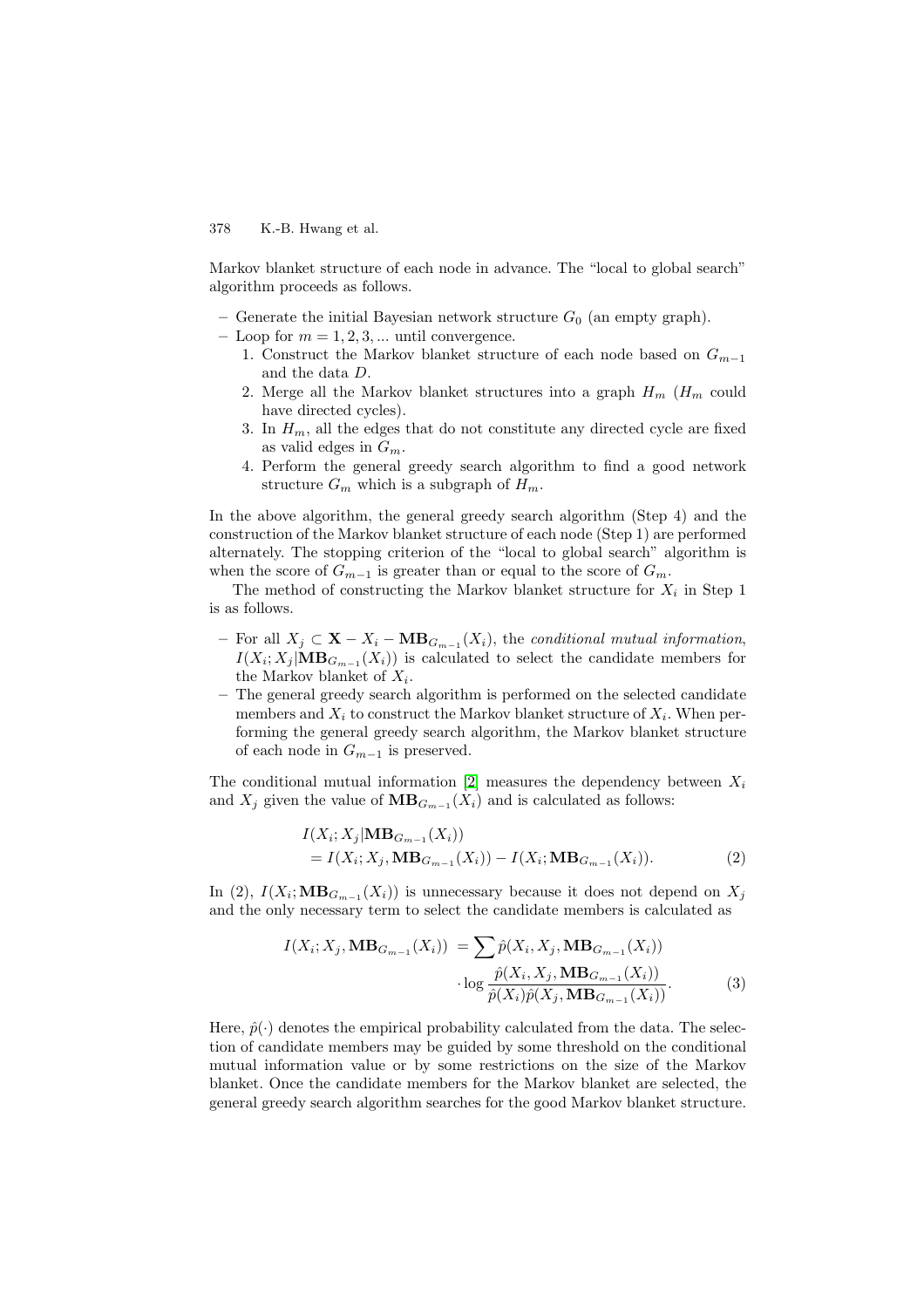The key point of the "local to global search" algorithm lies in Step 2 and 3. Merging all the Markov blanket structures and fixing the edges that do not form any directed cycle reduce the great amount of the evaluation cost of the greedy search algorithm in Step 4. However, fixing the edges found in Step 1 can also lead to the deterioration of the score. And the above algorithm is not guaranteed to find even the local maxia. The reason is as follows. The greedy search algorithm usually employs the decomposable scoring metric such as the BD (Bayesian Dirichlet) score [\[6\]](#page-9-0) and the MDL (minimum description length) score [\[3\]](#page-9-0). The decomposable score has the property such that,

$$
Score(G, D) = \sum_{i} Score(X_i | \mathbf{Pa}_G(X_i), D),
$$
\n(4)

where G is the Bayesian network structure, D is the data, and  $\textbf{Pa}_G(X_i)$  is the parents of  $X_i$  in G. Because the score of the network can be decomposed into the score of each node, the increase in the score of each node also increases the score of the network. In the "local to global search" algorithm, the score of each node can be degraded through merging the Markov blanket structures into the global network structure  $H_m$  because of the possible changes of its parents. This is the trade-off between speed and accuracy. However, in many domains, the initial Bayesian network structure is an empty graph due to the lack of the domain knowledge and a small number of iterations of the "local to global search" algorithm could find the appropriate Bayesian network structure rapidly.

#### **Time Complexity**

We now describe the time complexity of the "local to global search" algorithm. In Step 1, in order to determine the candidate members for the Markov blanket of  $X_i$ , the conditional mutual information test is done for all other nodes. This takes time of  $O(n \cdot (M \cdot |X_i| \cdot |X_j| \cdot |MB_{G_{m-1}}(X_i)|))$ . Here, M is the number of instances in the data  $D$ , and  $|\cdot|$  denotes the cardinality of a variable or the set of variables.  $|X_i|\cdot|X_j|\cdot|MB_{G_{m-1}}(X_i)|$  can be regarded as a constant with the appropriate restrictions on the maximum size of the Markov blanket, k. And the selection of candidate members for the Markov blanket is done for all the nodes  $\{X_1, ..., X_n\}$ . Therefore, the selection of candidate members for the Markov blanket takes time of  $O(n^2M)$ . The next is the greedy search procedure to determine the Markov blanket structure of a node. At each iteration of the greedy search algorithm, the number of possible local changes is bounded by  $O(k^2)$ . With the assumption of the moderate maximum size of the Markov blanket  $(k \leq 20)$ , the greedy search procedure takes not so much time.

Step 2 and 3 merges all the Markov blanket structures into a global network and the time bound is  $O(n)$ .

In Step 4, the greedy search algorithm evaluates  $O(n^2)$  local changes at each iteration. For large n (e.g.  $n \geq 800$ ), the conventional greedy search algorithm takes very much time to search for the good network structure. In the "local to global search" algorithm, this step takes not so much time because of the greatly reduced search space through Step 1, 2, and 3.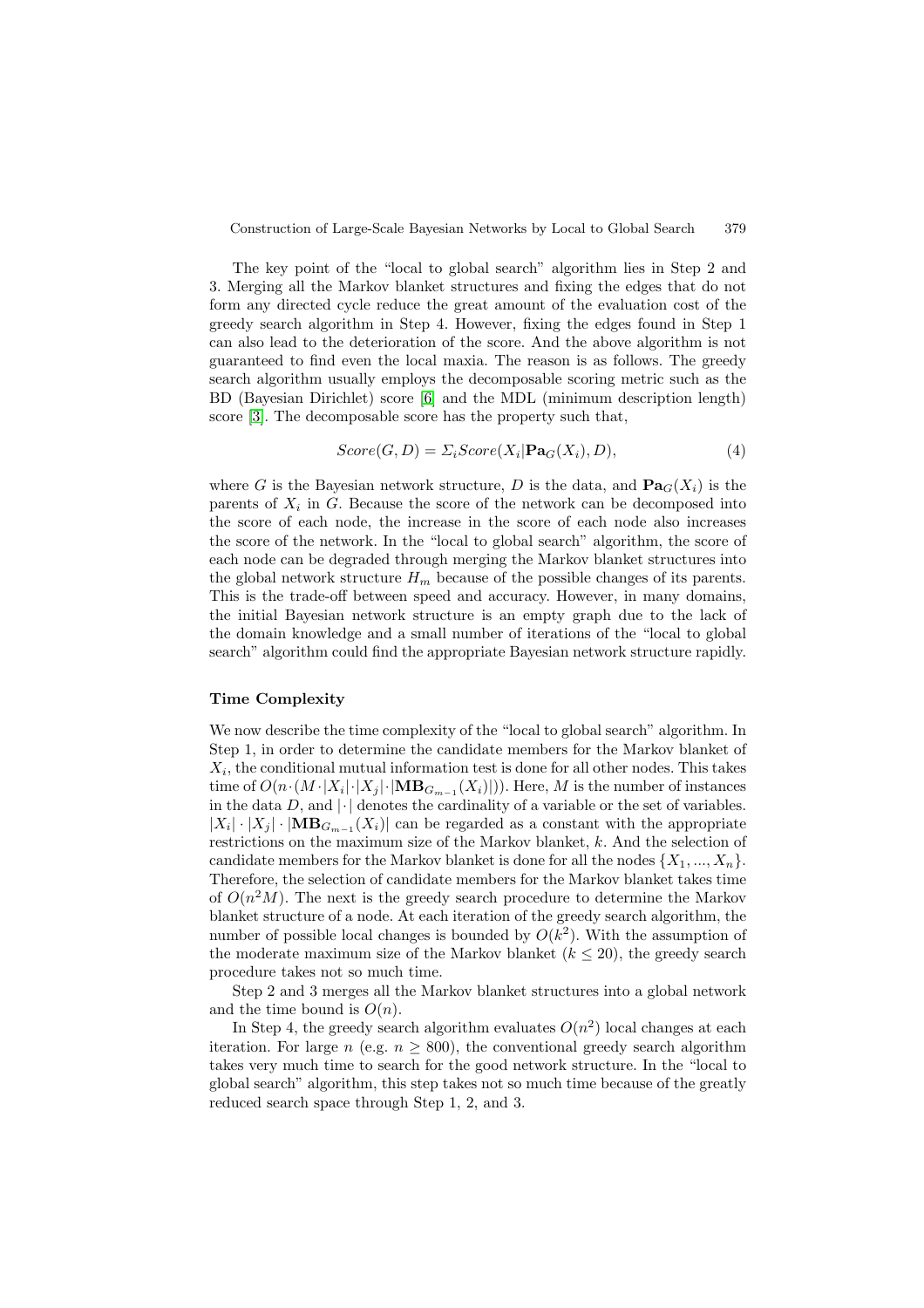### **4 Experimental Evaluation**

To evaluate the performance of the "local to global search" algorithm, two kinds of artificial datasets and a real-life microarray data were used. In the experiments, we compared the "local to global search" algorithm with the general greedy search algorithm and the "sparse candidate" algorithm [\[4\]](#page-9-0) in the respect of the learning speed and the accuracy of the learned results. As the scoring metric, the BD (Bayesian Dirichlet) metric with uninformative prior [\[6\]](#page-9-0) was adopted. To ensure fairness in the comparison, the same basic module for the greedy search procedure was used in all three algorithms. The experiments were performed on a PentiumIII 1GHz machine with 256MB RAM. In the "local to global search" algorithm, the maximum size of the Markov blanket was restricted by a constant  $k$ .

#### **Artificial Datasets**

Table 1 shows the characteristics of two Bayesian networks that produced artificial datasets. Although these networks have only tens of nodes, the experiments on the artificial datasets make it possible to compare the accuracy of the algorithms in the respect of reconstructing the precise network structure. Five artificial datasets of 10000 instances were generated from each of these Bayesian networks.

Table 2 compares three structural learning algorithms in the respect of the learning speed. The "sparse candidate" algorithm is much faster than other two algorithms. The "local to global search" algorithm with  $k = 5$  is faster than the general greedy search algorithm. However, the "local to global search" algorithm with  $k = 10$  is not so much faster than the general greedy search algorithm and even slower on the Hailfinder datasets. This is due to the conditional mutual information test for the selection of the candidate Markov blanket members in the "local to global search" algorithm. Most variables in the Hailfinder network have more categorical values than the variables in the ALARM network. The Hailfinder network even has a variable which has 11 categorical values. Accordingly, the conditional mutual information tests on the Hailfinder datasets take extremely long time.

Table 3 compares three structural learning algorithms in the respect of the accuracy of the learned results (in the likelihood score). The general greedy

|  | <b>Table 1.</b> The characteristics of two Bayesian networks used to generate artificial |  |  |  |  |
|--|------------------------------------------------------------------------------------------|--|--|--|--|
|  | datasets. These networks are generally used as benchmarks to test the performance        |  |  |  |  |
|  | of structural learning algorithm for Bayesian networks.                                  |  |  |  |  |

| Network            | $\vert \#$ of nodes $\vert \#$ of edges |  |
|--------------------|-----------------------------------------|--|
| ALARM network      |                                         |  |
| Hailfinder network |                                         |  |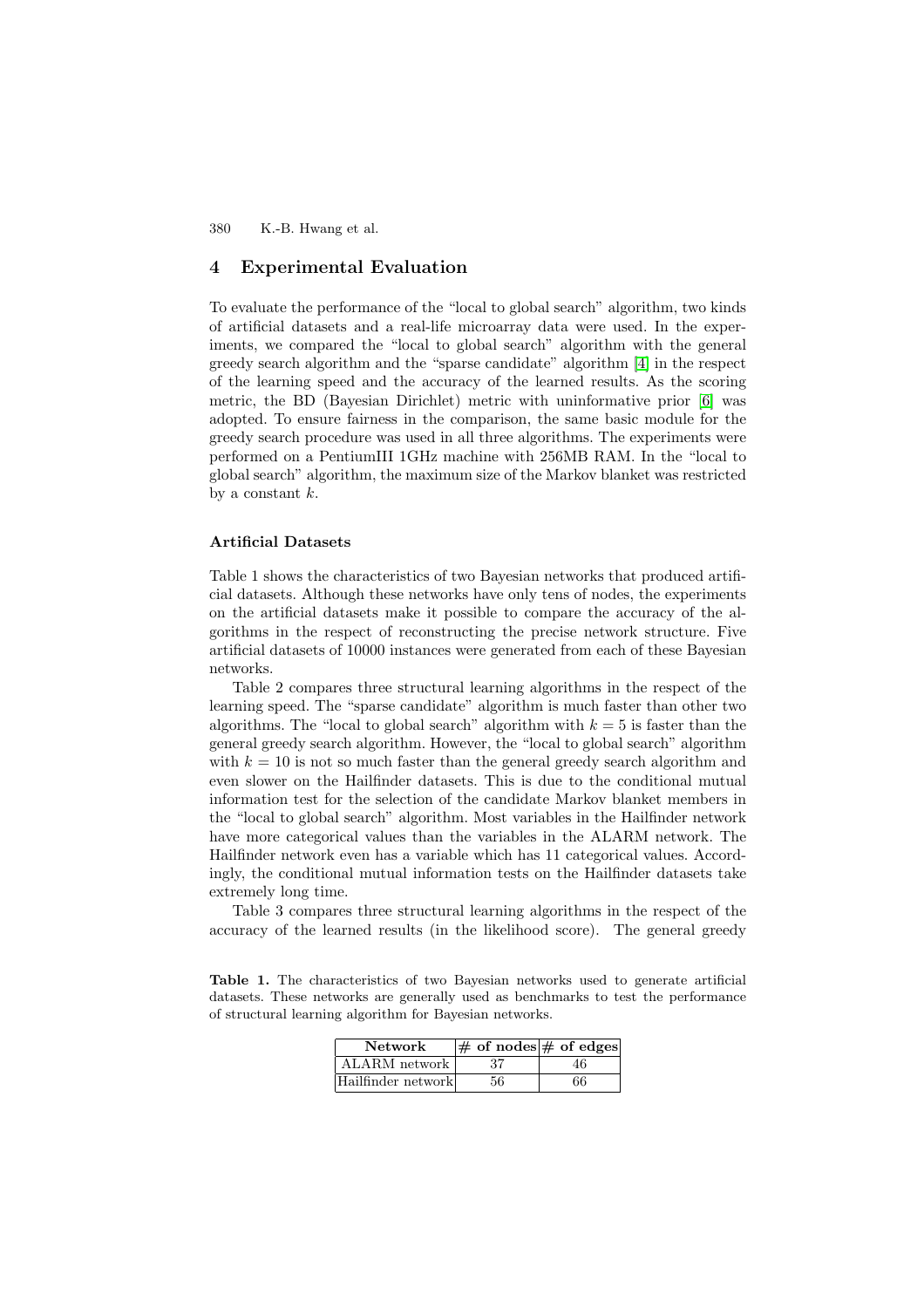**Table 2.** The comparison of the learning speed (in seconds) of three structural learning algorithms. The left (right) table represents the results on the five datasets generated from the ALARM (Hailfinder) network.  $(GG = \text{general greedy search algorithm}, SCk)$  $=$  "sparse candidate" algorithm with maximum candidate parents size of k,  $\mathbf{L}Gk =$ "local to global search" algorithm with Markov blanket size of  $k$ )

|                  |     |    |      |    | $GG$ $SC5$ $SC10$ $LG5$ $LG10$                       |           |     |    |     |      | $GG$ $SC5$ $SC10$ $LG5$ $LG10$ |
|------------------|-----|----|------|----|------------------------------------------------------|-----------|-----|----|-----|------|--------------------------------|
| $\mathbf{A1}$    | 143 | 26 | 39   | 42 | 134                                                  | H1        | 352 | 55 | 89  | -191 | 959                            |
| $\bf{A2}$        | 146 | 30 | 41   | 37 | 172                                                  | H2        | 351 | 56 | 89  | 196  | 1625                           |
| A3               | 129 | 27 | 39   | 46 | 128                                                  | H3        | 370 | 56 | 90  | 276  | 2015                           |
| A4               | 150 | 26 | 41   | 45 | 118                                                  | <b>H4</b> | 366 | 59 | 88  | 278  | 1663                           |
| A5               | 136 | 27 | 40   | 41 | 133                                                  | H5        | 362 | 57 | -90 | 290  | 1450                           |
| Avg.  140.8 27.2 |     |    | 40.0 |    | 42.2   137.0   $ Avg.  360.2 56.6 89.2 246.2 1542.4$ |           |     |    |     |      |                                |

**Table 3.** The comparison of the accuracy (in the likelihood score of the learned networks) of three structural learning algorithms. The left (right) table represents the results on the five datasets generated from the ALARM (Hailfinder) network. (**GG** = general greedy search algorithm,  $\mathbf{SC}k =$  "sparse candidate" algorithm with maximum candidate parents size of k,  $\mathbf{L}Gk =$  "local to global search" algorithm with Markov blanket size of  $k$ )

|  |  | $\parallel$ GG $\mid$ SC5 $\mid$ SC10 $\mid$ LG5 $\mid$ LG10 $\mid$ | $\parallel$ GG $\parallel$ SC5 $\parallel$ SC10 $\parallel$ LG5 $\parallel$ LG10                                                |  |  |
|--|--|---------------------------------------------------------------------|---------------------------------------------------------------------------------------------------------------------------------|--|--|
|  |  |                                                                     | $\mathbf{A1}$   -9.483 -9.764 -9.577 -9.686 -9.577   $\mathbf{H1}$   -49.685 -49.762 -49.714 -49.772 -49.813                    |  |  |
|  |  |                                                                     | $ {\bf A2} $ -9.524 -9.847 -9.597 -9.610 -9.765 $ {\bf H2} $ -49.707 -49.790 -49.742 -49.805 -49.788                            |  |  |
|  |  |                                                                     | $\textbf{A3}$ - 9.536 - 9.847 - 9.609 - 9.750 - 9.630 $\textbf{H3}$ - 49.695 - 49.777 - 49.724 - 49.764 - 49.847                |  |  |
|  |  |                                                                     | $\mathbf{A4}$ -9.466 -9.790 -9.546 -9.519 -9.597 $\mathbf{H4}$ -49.677 -49.751 -49.721 -49.861 -49.789                          |  |  |
|  |  |                                                                     | $ \mathbf{A5}  -9.541 -9.815 -9.\overline{589} -9.639 -9.614 \overline{ \mathbf{H5}  -49.748} -49.829 -49.779 -49.819 -49.845 $ |  |  |

search algorithm shows the best accuracy in the respect of the likelihood score of the learned Bayesian networks. The "sparse candidate" algorithm and the "local to global search" algorithm are slightly worse than the general greedy search algorithm. Fig. [2](#page-7-0) compares the accuracy of each algorithm in the respect of the ability of reconstructing the correct network structure. In every case, the general greedy search algorithm finds the more accurate structures than other two algorithms. On the ALARM datasets, the performances of the "sparse candidate" algorithm and the "local to global search" algorithm are comparable. On the Hailfinder datasets, the "sparse candidate" algorithm shows a slightly better performance than the "local to global search" algorithm.

#### **DNA Microarray Data**

To test the ability of the "local to global search" algorithm for the construction of large-scale Bayesian networks, the NCI60 dataset [\[11\]](#page-9-0) was used. The NCI60 dataset consists of 60 human cancer cell lines from 9 kinds of cancers, that is, colorectal, renal, ovarian, breast, prostate, lung, and central nervous system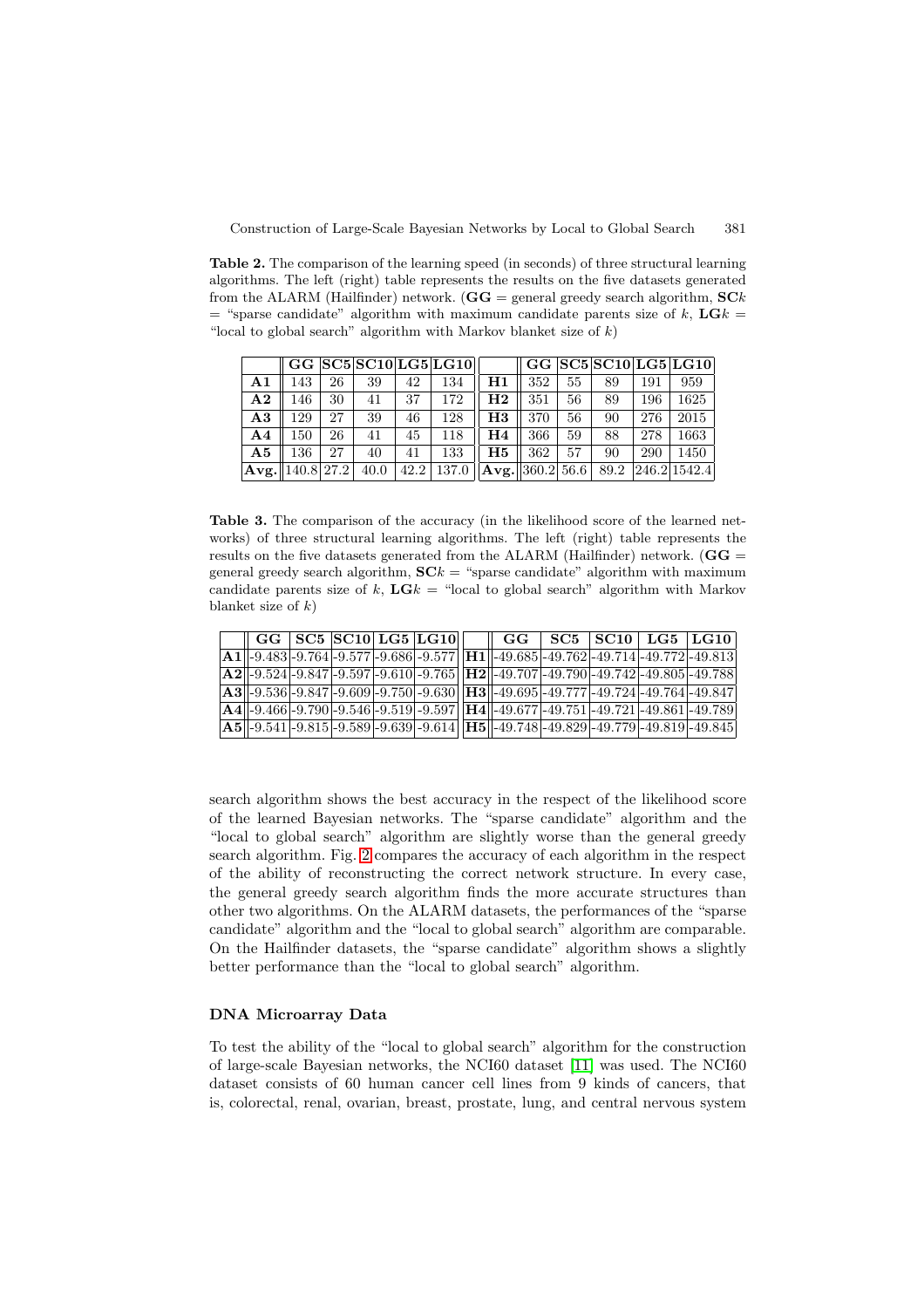<span id="page-7-0"></span>

**Fig. 2.** The average edge errors for the ALARM network datasets (left) and the Hailfinder network datasets (right). In every case, the general greedy search algorithm finds the better structures than other two algorithms. On the ALARM datasets, the performances of the "sparse candidate" algorithm and the "local to global search" algorithm are comparable. In the case of the Hailfinder datasets, the "sparse candidate" algorithm shows a slightly better performance than the "local to global search" algorithm.  $(GG = \text{general greedy search algorithm}, SCk = \text{``sparse candidate'' algorithm with}$ maximum candidate parents size of k,  $\mathbf{L} \mathbf{G} k =$  "local to global search" algorithm with Markov blanket size of  $k$ )

origin cancers, as well as leukaemias and melanomas. On each cell line, the gene expression pattern is measured by cDNA microarray of 9703 genes including ESTs. And 1400 chemical compounds were tested on the 60 cell lines. From these attributes, genes and drugs (chemicalcompounds) that have more than 3 missing values across 60 samples as well as unknown ESTs were eliminated for robust analysis. Consequently, the analyzed NCI60 dataset includes 60 samples with 890 attributes (805 gene expression levels, 84 drug activities, and one additional variable for the kind of cancer). Hence, the task is to learn the structure of Bayesian network with 890 nodes. All the attribute values are continuous and discretized into three categorical values (low, normal, and high) according to their mean values and the standard deviations across 60 data samples. With varying threshold values for discretization, three datasets (NCI1, NCI2, and NCI3) were made.

Table 4 shows the comparison of the "sparse candidate" algorithm and the "local to global search" algorithm on these datasets. The general greedy search algorithm was inapplicable to the NCI60 dataset because of its time and space complexity. The "local to global search" algorithm with  $k = 5$  is the fastest. In the respect of the accuracy, the "local to global search" algorithm with  $k = 8$ shows a slightly better performance than others.

## **5 Conclusion**

We presented a novel method for structural learning of large-scale Bayesian networks. It is used as a component learning algorithm in the framework of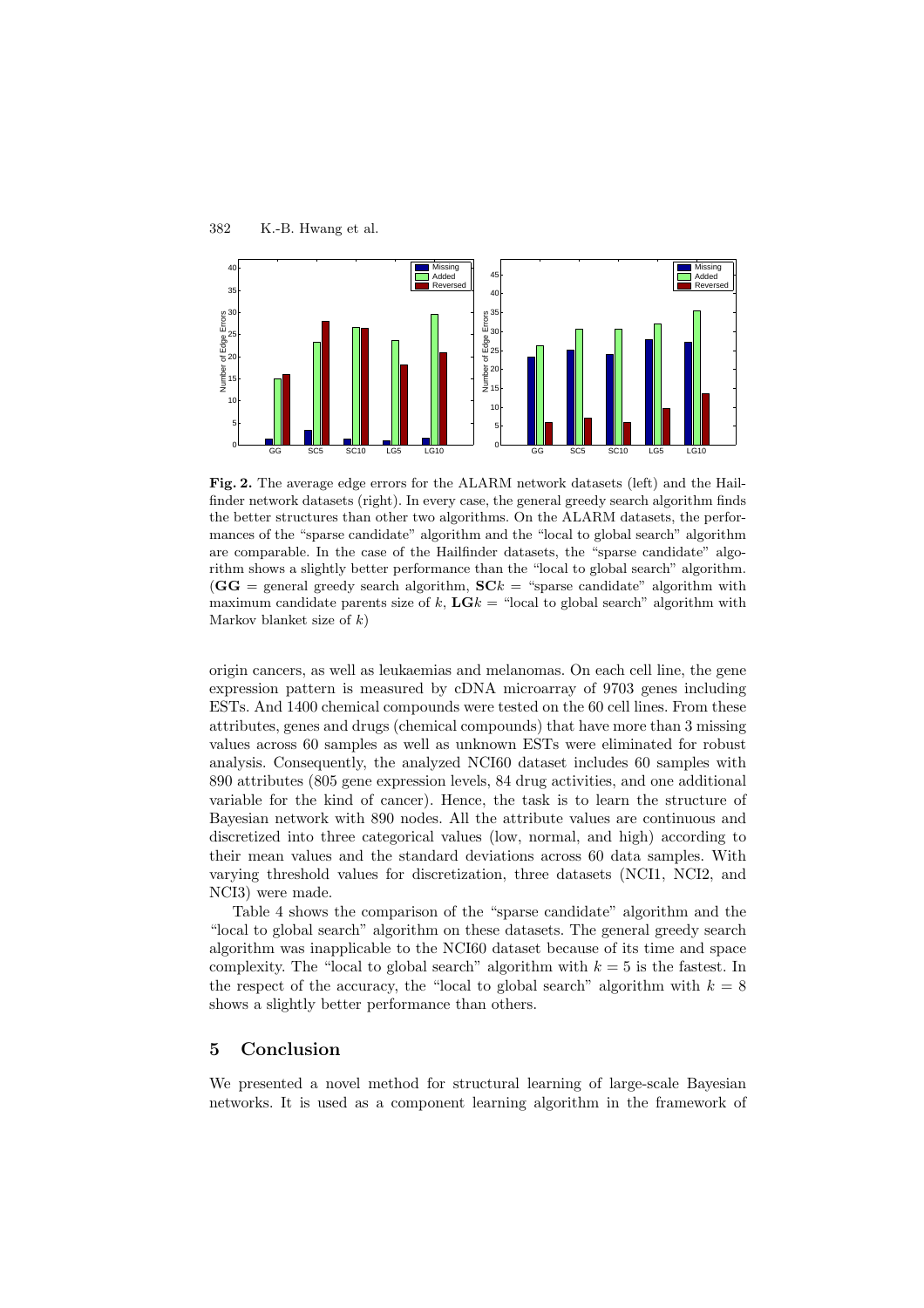<span id="page-8-0"></span>**Table 4.** The comparison of the learning speed (in seconds) and the accuracy (in the likelihood score of the learned results) of the "sparse candidate" algorithm and the "local to global search" algorithm on the NCI60 dataset. The left (right) table represents the learning time (the likelihood score).  $({\bf SC}k =$  "sparse candidate" algorithm with maximum candidate parents size of k,  $\mathbf{L}Gk =$  "local to global search" algorithm with Markov blanket size of  $k$ )

|  |  | SC5 SC8 LG5 LG8 |                                                                                                                                                | $SC5$   $SC8$   $LG5$   $LG8$ |  |
|--|--|-----------------|------------------------------------------------------------------------------------------------------------------------------------------------|-------------------------------|--|
|  |  |                 | $\vert \textbf{NCI1} \vert \vert 7568 \vert 8678 \vert 7123 \vert 10987 \vert \vert \textbf{NCI1} \vert \vert$ -777.35 -777.01 -779.08 -773.12 |                               |  |
|  |  |                 | $\left \textbf{NCI2}\right \right $ 7542 8443 7089 10223 $\left \textbf{NCI2}\right $ -768.54 -768.34 -769.76 -768.23                          |                               |  |
|  |  |                 | $\overline{\textbf{NCI3}\ 7345\ 8789\ 7343\ 11092}\ \overline{\textbf{NCI3}\ }\text{-}787.35\text{-}788.01\text{-}787.20\text{-}787.10}$       |                               |  |

greedy hill-climbing, and avoids many unnecessary computations by constructing the Markov blanket structure of each node in advance. Since most of the network structure is learned through economic local search procedures, the space and time complexities of global search is greatly reduced.

Comparative analysis shows that the proposed method significantly outperforms the conventional greedy search algorithm in terms of the learning speed. The accuracy of the learned results in terms of the likelihood score or the ability of reconstructing the originalstructure is not so much degraded compared to the general greedy search algorithm. One disadvantage of the "local to global search" algorithm is that the performance is severely degraded when dealing with the dataset which has variables of large cardinalities. In comparisons with the state-of-the-art techniques for learning large-scale Bayesian networks (e.g. the "sparse candidate" algorithm [\[4\]](#page-9-0)), the proposed method shows a slightly better performance in the accuracy and the learning speed although the experiments are confined on one real-life dataset. The choice of the parameter  $k$  of the "local to global search" algorithm does not seem to affect much the accuracy of the learned results.

As a conclusion, the proposed method is suitable for learning the large-scale Bayesian network with hundreds of variables efficiently from the data which has variables with moderate cardinalities  $(2 \sim 4)$ .

**Acknowledgements.** This work was supported by the Korean Ministry of Education and the Ministry of Science and Technology under the BK21-IT, BrainTech, and IMT-2000 Programs.

#### **References**

- 1. Chickering, D.M.: Learning Bayesian networks is NP-complete. In: Fisher, D., Lenz, H.-J. (eds.): Learning from Data: Artificial Intelligence and Statistics V. Springer-Verlag, Berlin Heidelberg New York (1996) 121-130
- 2. Cover, T.M., Thomas, J.A.: Elements of Information Theory. John Wiley & Sons, New York (1991)